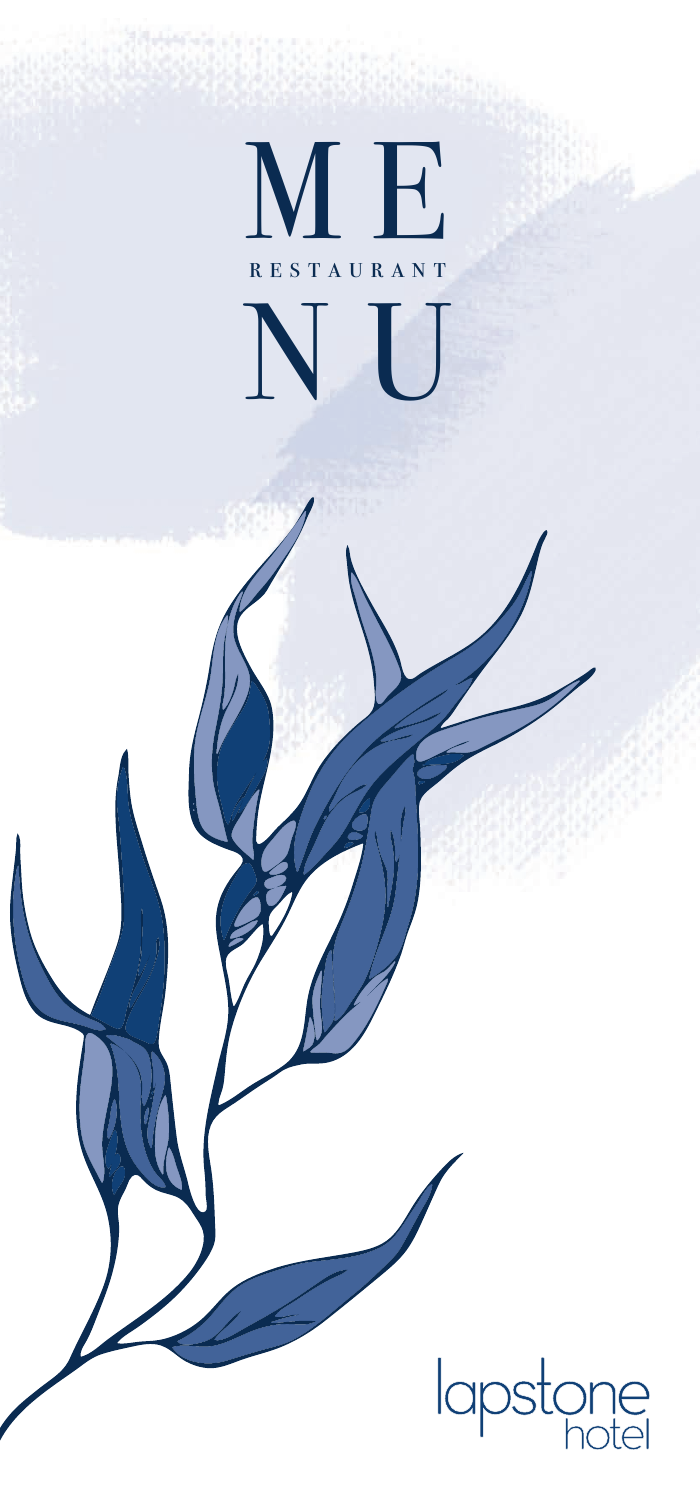# **Pasta & Risottos**

Indulge in our delicious risotto and pasta recipes with these mouth watering takes on Italian classics

> FETTUCCINE BOSCAIOLA **25**

chicken, bacon, mushrooms, onion and garlic in a white wine cream sauce topped with parmesan cheese

> SEAFOOD RISOTTO (GF) **32**

 clams, salmon, scallops, squid, prawns & snow peas in a creamy napolitana sauce topped with parmesan cheese (chilli optional)

 MEDITERRANEAN VEGETABLE RISOTTO (GF) **23**

sundried tomato, capsicum, Spanish onion, baby spinach and kalamata olives tossed in a pesto napolitana sauce and topped with Persian feta

### SPAGHETTI BOLOGNAISE **25**

beef mince cooked in our delicious house made napolitana sauce topped with parmesan cheese

### SPAGHETTI PUTTANESCA **25**

cherry tomato, garlic, chilli flakes, capers, kalamata olives, and fresh basil in a napolitana sauce (anchovies optional)

# entrées / share



AVOCADO BRUSCHETTA (V) **13**

Entrees/Share

- SOUP OF THE DAY with toasted herb bread See daily board **10.5**
- CHEESY BACON RANCH FRIES **12**
	- BOWL OF CHIPS (V) **8**

**12**

- WEDGES with sour cream & sweet chilli
- SWEET POTATO WEDGES with sour cream & sweet chilli or aioli **14**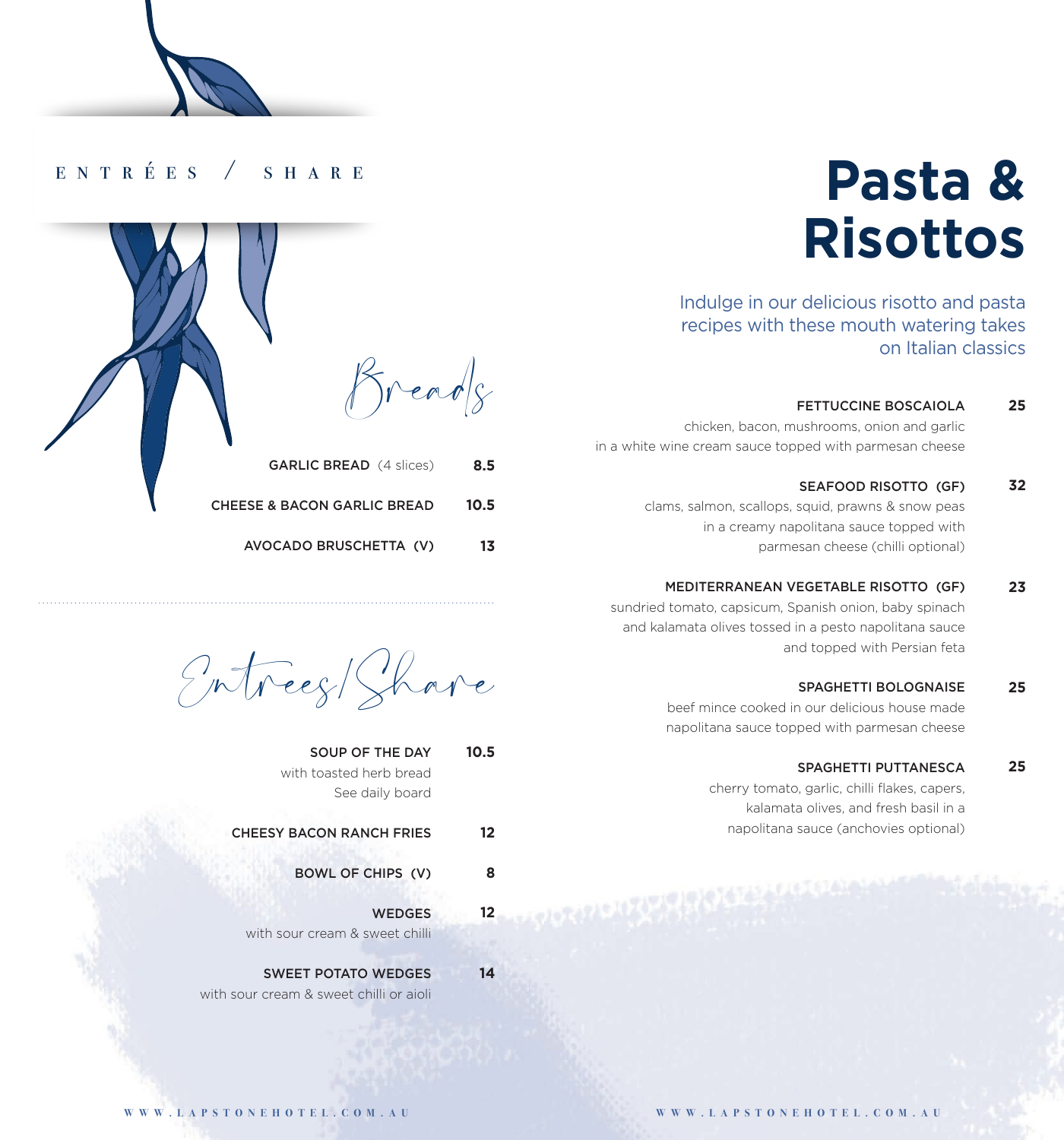Pub Favourites

# CHICKEN SCHNITZEL coated in our panko crumb blend, with chips and salad **26**

# CHICKEN PARMIGIANA **28**

our house schnitzel topped with napolitana sauce and cheese, served with chips and salad

# BEER BATTERED FLATHEAD FILLETS **27**

chips, salad, lemon and tartare

FISH OF THE DAY - See daily board **30**

# POT PIE OF THE DAY **25**

served with mash and peas - See daily board

# NACHOS (GF) **20**

corn chips with spiced beef, jalapenos, kidney beans, melted cheese topped with tomato salsa, guacamole and sour cream

# VEGETARIAN NACHOS (GF) **19**

roasted capsicum, onion, garlic, kidney beans in a napolitana sauce topped with melted cheese, tomato salsa, guacamole & sour cream

 $S^{n}$  lads<br>SALAD (GF) 21  $F^{n}$  the Kids

For children aged 12 years and under. All kids meals are served with a soft drink or juice from the bar and a bowl of ice-cream.

- CHICKEN NUGGETS AND CHIPS **12**
- BATTERED FISH FILLET AND CHIPS 2 fillets and chips **12**
	- SPAGHETTI BOLOGNAISE **12**
	- SAUSAGES & CHIPS 2 beef sausages and chips **12**

# CHEESEBURGER & CHIPS **12**

wagyu pattie, jack cheese and tomato sauce on a milk bun

# **From the Grill**

Our steaks are grain fed and wet aged before being chargrilled to your liking. All mains are served with chips and salad, or mash and veg for an extra \$2.

| 42 | EYE FILLET STEAK 250G (GF)                       |
|----|--------------------------------------------------|
| 29 | RUMP STEAK 400G (GF)                             |
| 32 | SIRLOIN STEAK 300G (GF)                          |
| 29 | <b>GRILLED HONEY MUSTARD CHICKEN BREAST (GF)</b> |
|    |                                                  |

Add Garlic Cream Prawns (GF) **12**

SAUCES

**2**

gravy, pepper, mushroom, dianne, hollandaise, aioli, garlic cream, gluten free gravy

# MOROCCAN CHICKEN & QUINOA SALAD (GF) **21**

mixed lettuce, spanish onion, feta, cashews, fresh mint, beetroot, pumpkin, with a basil pesto dressing

# CHICKEN CAESAR SALAD **21**

cos, bacon, croutons, parmesan, egg and our home-made caesar dressing

# THAI BEEF SALAD **23**

hokkien noodles, cherry tomatoes, spanish onion, cucumber, rocket, mint, coriander, peanuts & cabbage w/ a mildly spiced Thai dressing

# GREEK SALAD **17**

cucumber, kalamata olives, capsicum, semi dried tomato, spanish onion, mesculin lettuce and creamy Persian feta, dressed with Italian glaze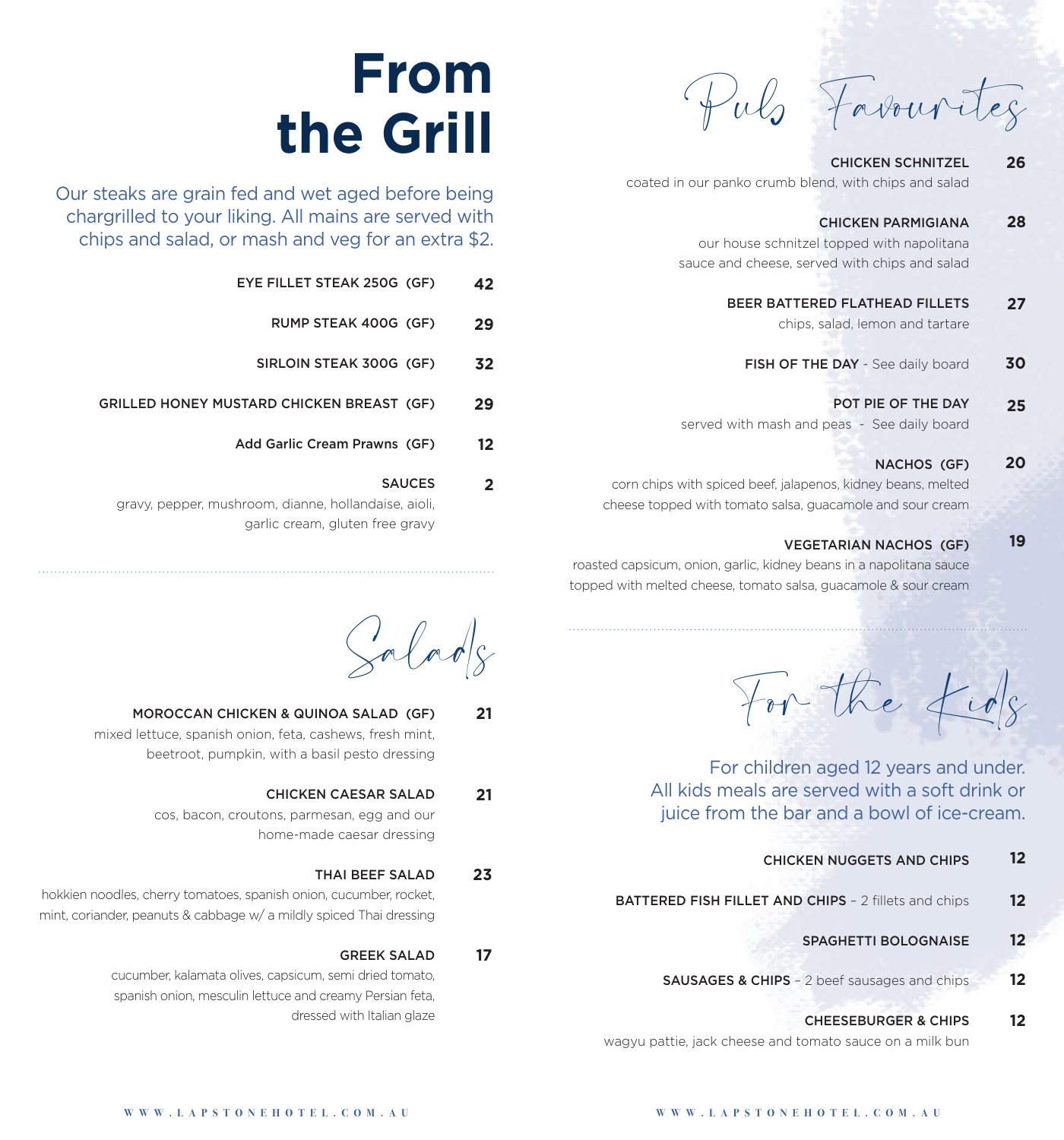Burgers

#### WAGYU BURGER **20**

lettuce, tomato, jack cheese, onion jam & smoky BBQ mayo on a milk bun with a side of chips

> SOUTHERN FRIED CHICKEN BURGER **20**

with coleslaw, jack cheese, chilli mayo with a side of chips

GRILLED CHICKEN & BACON BURGER **20**

with avocado, grilled pineapple, swiss cheese, lettuce, tomato & aioli on a milk bun with a side of chips

> CAJUN SPICED STEAK & BACON BURGER **22**

lettuce, tomato, swiss cheese, with tomato relish and horseradish mayo on turkish bread with a side of chips

#### B.L.A.T. ON TURKISH **19**

bacon, lettuce, avocado and tomato with aioli on a lightly toasted Turkish bun with a side of chips

Extras and Sides

- MASHED POTATO (GF) (V) **6**
- SAUTÉED GREENS (GF) (V) **6**
	- BACON **2**
- GARLIC CREAM PRAWNS (GF) **12**
	- SAUCES **2**

gravy, pepper, mushroom, dianne, hollandaise, aioli, garlic cream, gluten free gravy



# From 5PM weekdays and all day weekends

| 16 | <b>GARLIC &amp; CHEESE</b><br>olive oil, garlic, mozzarella cheese & parsley                                                                                             |
|----|--------------------------------------------------------------------------------------------------------------------------------------------------------------------------|
| 15 | <b>CHEESE</b><br>tomato base & mozzarella cheese                                                                                                                         |
| 23 | <b>MARGARITA (V)</b><br>tomato base, cherry tomatoes,<br>buffalo mozzarella and fresh basil                                                                              |
| 23 | <b>PEPPERONI</b><br>tomato base, pepperoni and mozzarella                                                                                                                |
| 24 | <b>HAM AND PINEAPPLE</b><br>tomato base with ham, pineapple pieces and mozzarella                                                                                        |
| 25 | <b>TANDOORI CHICKEN</b><br>tomato base with tandoori marinated chicken, spanish onion,<br>shallots, nuts and mozzarella, topped with a mango chutney<br>and mint yoghurt |

#### SMOKED CHICKEN & AVOCADO **26**

tomato base, with smoked chicken, avocado, prosciutto, spanish onion, buffalo mozzarella and fresh basil

#### SUPREME **25**

**25**

tomato base with onion, capsicum, pineapple ham, olives, beef, bacon, mushrooms and mozzarella

# MEATLOVERS

BBQ base with beef, bacon, ham, cabanossi, pepperoni, salami and mozzarella

#### CAJUN SWEET POTATO (V) **24**

pesto and tomato base with spiced sweet potato, balsamic onions, feta, semi dried tomatoes mushrooms and mozzarella